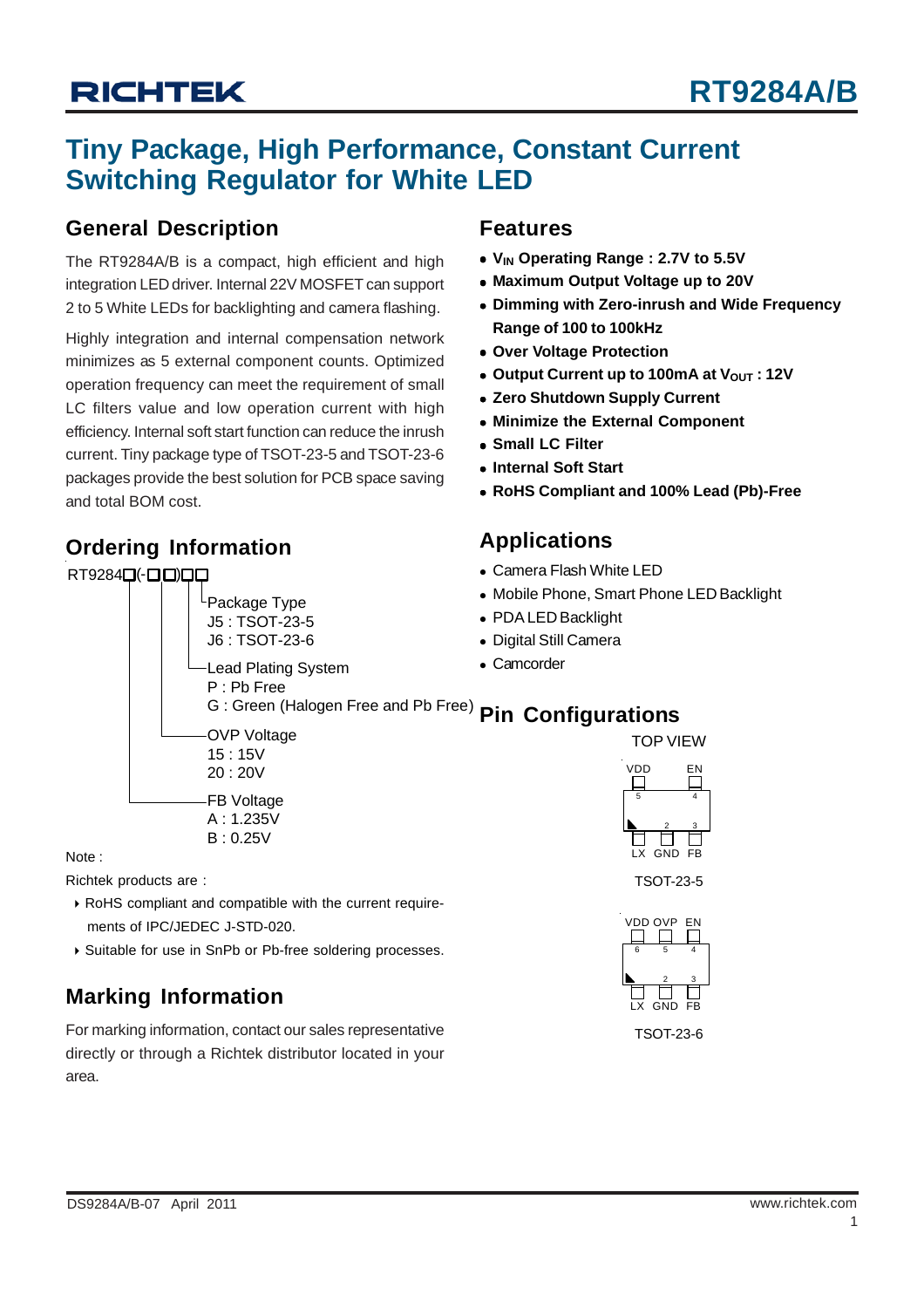

## **Typical Application Circuit**



Figure 1. Application for Driving 3 Series WLEDs



Figure 2. Application for Driving 4 Series WLEDs



Figure 3. Application for Driving 5 Series WLEDs



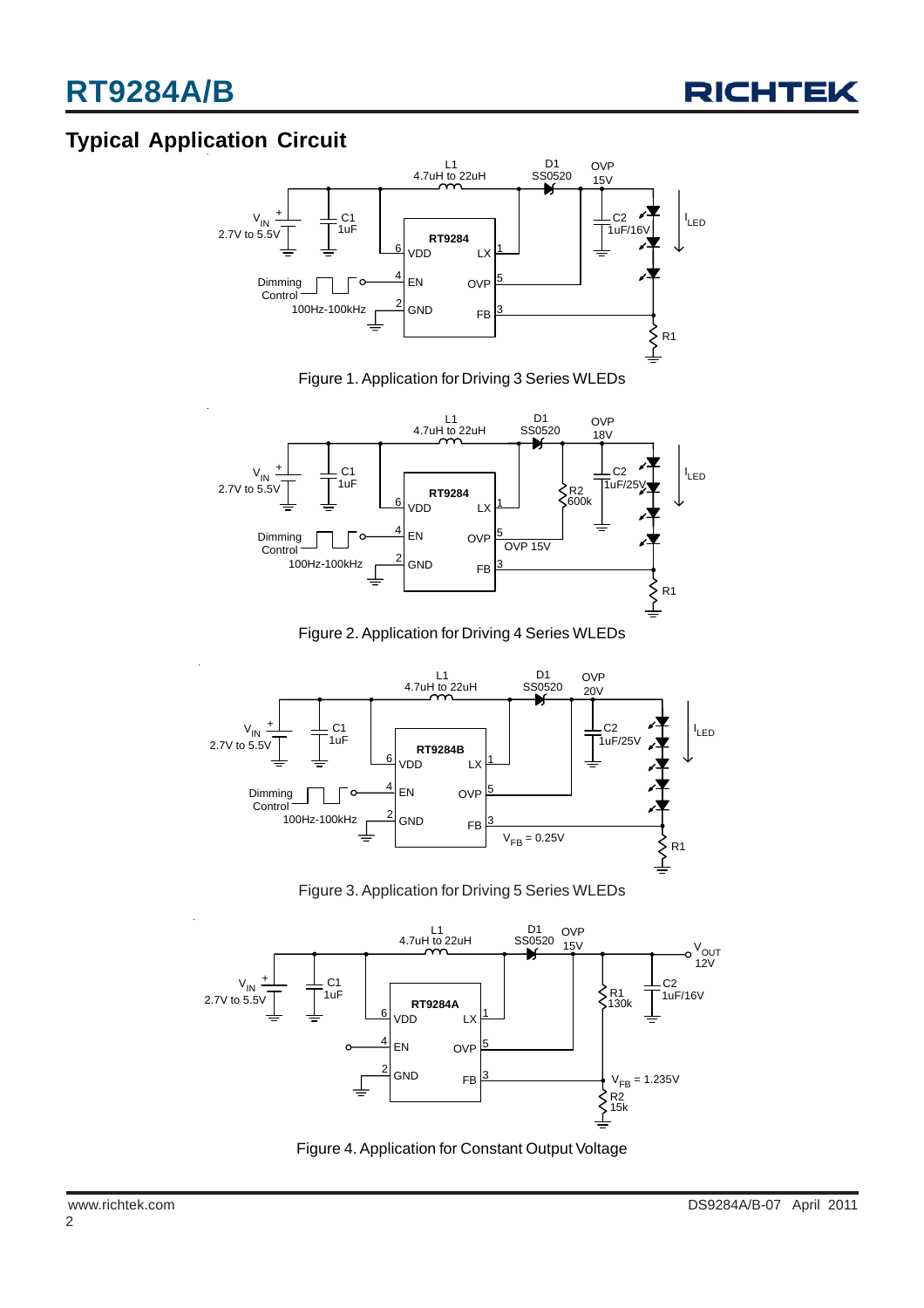## **Pin Description**

| Pin No.        |                     | <b>Pin Name</b> |                                                                                                                                                                                                                                                            |  |  |
|----------------|---------------------|-----------------|------------------------------------------------------------------------------------------------------------------------------------------------------------------------------------------------------------------------------------------------------------|--|--|
|                | TSOT-23-5 TSOT-23-6 |                 | <b>Pin Function</b>                                                                                                                                                                                                                                        |  |  |
|                |                     | LX.             | Switch Pin. Connect this Pin to inductor and catch diode. Minimize the track<br>area to reduce EMI.                                                                                                                                                        |  |  |
| $\overline{2}$ | 2                   | <b>GND</b>      | Ground Pin                                                                                                                                                                                                                                                 |  |  |
| 3              | 3                   | FB.             | Feedback Reference Voltage Pin. Series connect a resistor between WLED<br>and ground as a current sense. Sense the current feedback voltage to set<br>the current rating.                                                                                  |  |  |
| $\overline{4}$ | 4                   | EN              | Chip Enable (Active High). Voltage sensing input to trigger the function of<br>over voltage protection. Note that this pin is high impedance. There should<br>be a pull low $100k\Omega$ resistor connected to GND when the control signal is<br>floating. |  |  |
|                | 5                   | <b>OVP</b>      | Over Voltage Protection Pin. Voltage sensing input to trigger the function of<br>over voltage protection. Leave it unconnected to disable this function.                                                                                                   |  |  |
| 5              | 6                   | <b>VDD</b>      | Supply Input Voltage Pin. Bypass 1uF capacitor to GND to reduce the input<br>noise.                                                                                                                                                                        |  |  |

# **Function Block Diagram**

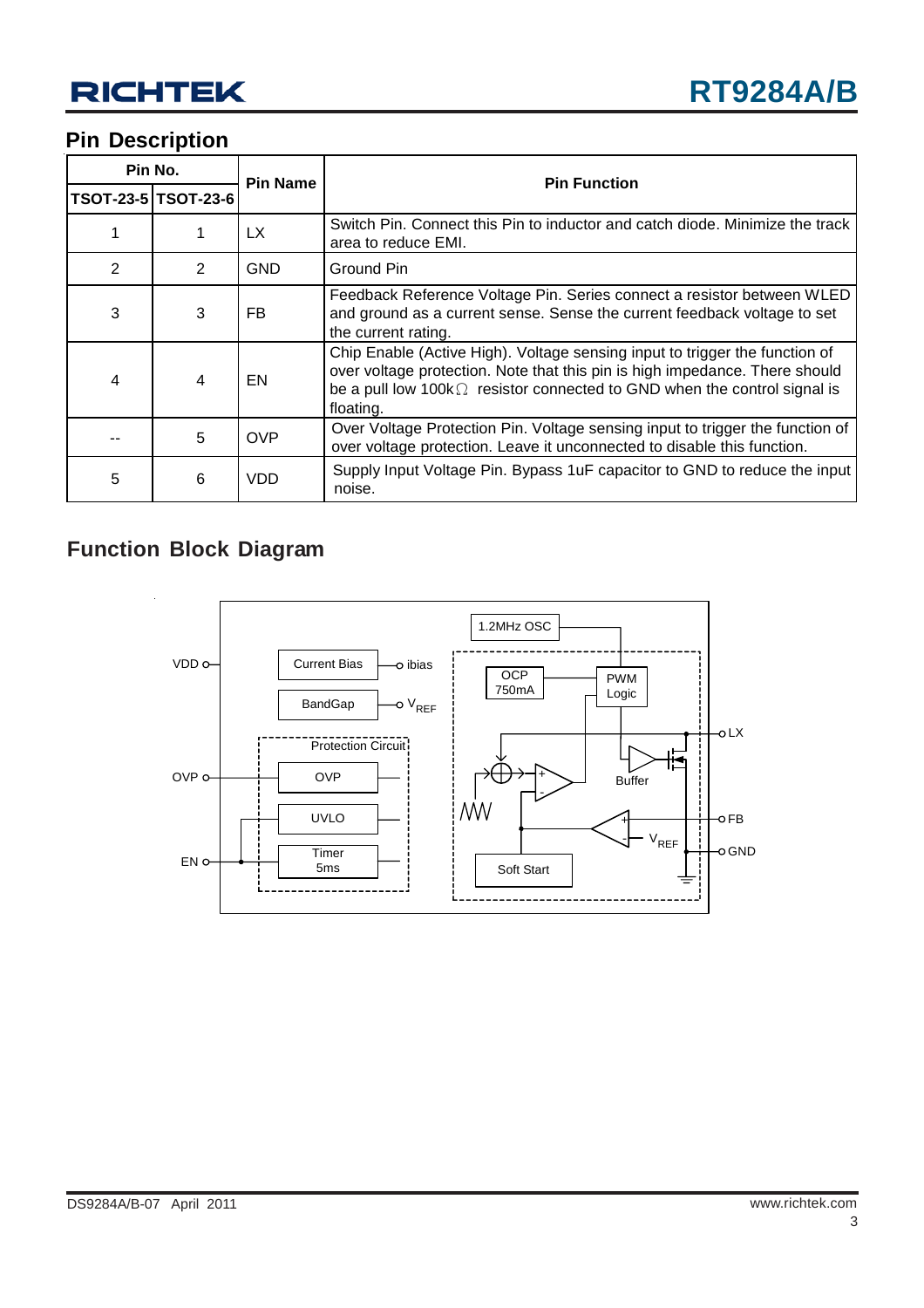

## **Absolute Maximum Ratings** (Note 1)

| • Power Dissipation, $P_D @ T_A = 25^{\circ}C$ |  |
|------------------------------------------------|--|
|                                                |  |
|                                                |  |
| • Package Thermal Resistance (Note 2)          |  |
|                                                |  |
|                                                |  |
|                                                |  |
|                                                |  |
|                                                |  |
| • ESD Susceptibility (Note 3)                  |  |
|                                                |  |
|                                                |  |

## **Recommended Operating Conditions** (Note 4)

## **Electrical Characteristics**

| ( $V_{IN}$ = 3.7V, T <sub>A</sub> = 25°C unless otherwise specified) |  |  |
|----------------------------------------------------------------------|--|--|
|                                                                      |  |  |

| Parameter                    | Symbol             | <b>Test Conditions</b>  | Min                      | <b>Typ</b>     | <b>Max</b>               | Unit       |
|------------------------------|--------------------|-------------------------|--------------------------|----------------|--------------------------|------------|
| <b>System Supply Input</b>   |                    |                         |                          |                |                          |            |
| Operation voltage Range      | V <sub>DD</sub>    |                         | 2.7                      | --             | 5.5                      | V          |
| Under Voltage Lock Out       | Vpp                |                         | 1.8                      | 2.2            | 2.5                      | V          |
| Quiescent Current            | ldd                | $FB = 1.5V$ , No switch | 50                       | 300            | 1000                     | uA         |
| Supply Current               | ll DD.             | $FB = 0V$ , Switch      | 0.1                      | $\overline{2}$ | 3                        | mA         |
| Shut Down Current            | lldd               | $V_{EN}$ < 0.4V         | $- -$                    | --             | 1                        | uA         |
| Line Regulation              |                    | $V_{IN}$ : 3.0~4.3V     | $\overline{\phantom{a}}$ | 3              | $\overline{\phantom{a}}$ | %          |
| <b>Oscillator</b>            |                    |                         |                          |                |                          |            |
| Operation Frequency          | l <sup>f</sup> osc |                         | 0.9                      | 1.2            | 1.5                      | <b>MHz</b> |
| Maximum Duty Cycle           |                    |                         | 85                       | --             |                          | %          |
| Dimming Frequency            |                    |                         | 100                      | --             | 100k                     | Hz         |
| <b>Reference Voltage</b>     |                    |                         |                          |                |                          |            |
|                              | <b>RT9284A</b>     |                         | 1.173                    | 1.235          | 1.296                    |            |
| Feedback Voltage<br>(Note 5) | <b>RT9284B</b>     |                         | 0.237                    | 0.25           | 0.263                    | V          |

*To be continued*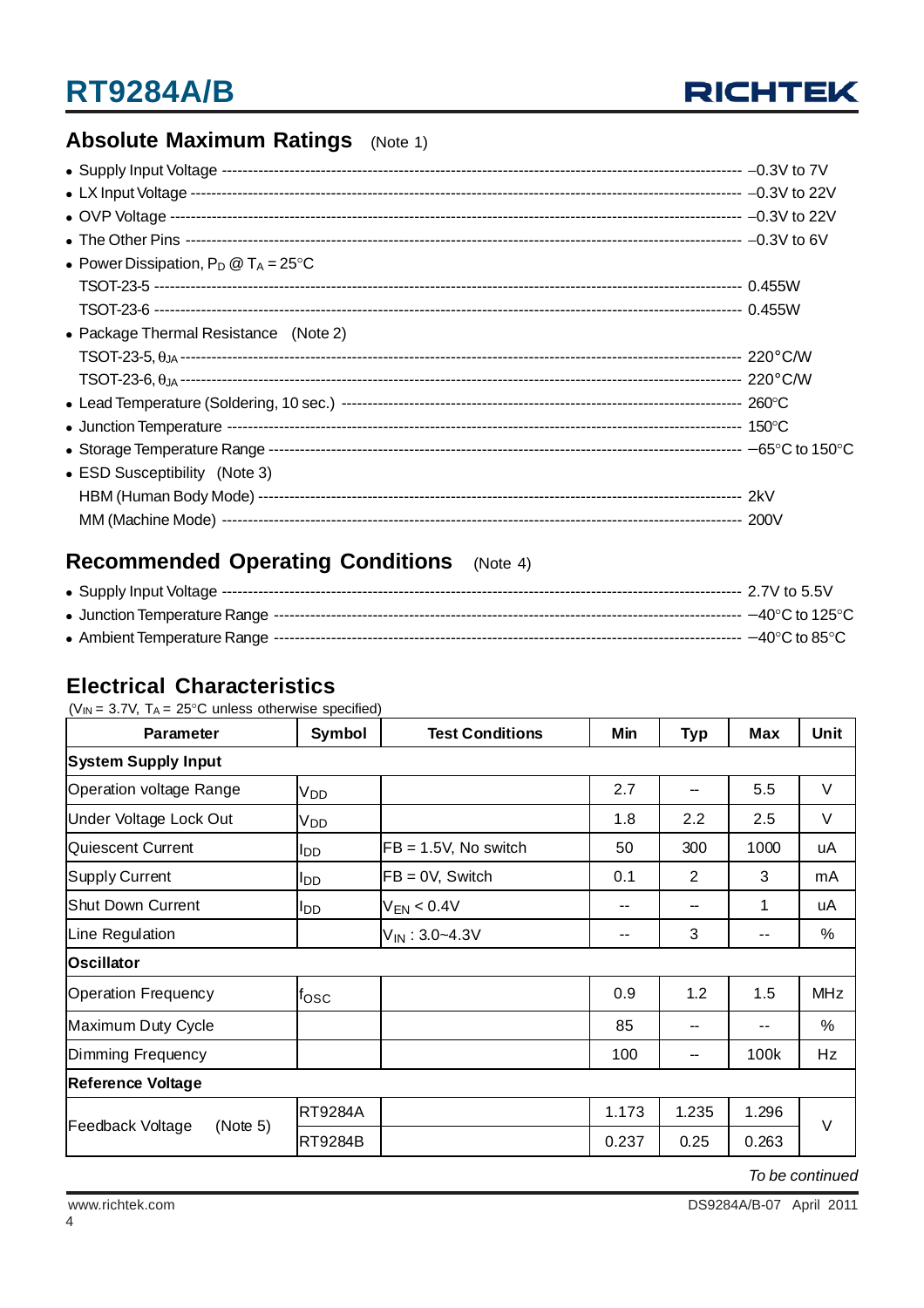| <b>Parameter</b>        | Symbol       | <b>Test Condition</b>       | Min | <b>Typ</b> | Max | Unit |
|-------------------------|--------------|-----------------------------|-----|------------|-----|------|
| <b>MOSFET</b>           |              |                             |     |            |     |      |
| On Resistance of MOSFET | $R_{DS(ON)}$ |                             |     | 0.75       | $-$ | Ω    |
| <b>Protection</b>       |              |                             |     |            |     |      |
| <b>OVP Threshold</b>    | Vove         | for 2,3,4 WLEDs application | 14  | 15         | 16  | V    |
|                         |              | for 5 WLED application      | 19  | 20         | 21  |      |
| <b>OVP Sink Current</b> |              |                             | --  | 5          | --  | μA   |
| <b>OCP</b>              |              |                             | --  | 750        | --  | mA   |
| Shut Down Voltage       | <b>VEN</b>   |                             | --  | --         | 0.4 | V    |
| Enable Voltage          | VEN          |                             | 1.5 | --         | --  | V    |

**Note 1.** Stresses listed as the above "Absolute Maximum Ratings" may cause permanent damage to the device. These are for stress ratings. Functional operation of the device at these or any other conditions beyond those indicated in the operational sections of the specifications is not implied. Exposure to absolute maximum rating conditions for extended periods may remain possibility to affect device reliability.

**Note 2.** θ<sub>JA</sub> is measured in the natural convection at T<sub>A</sub> = 25°C on a low effective thermal conductivity test board of JEDEC 51-3 thermal measurement standard.

- **Note 3.** Devices are ESD sensitive. Handling precaution recommended.
- **Note 4.** The device is not guaranteed to function outside its operating conditions.
- **Note 5.** Floating the OVP pin to disable OVP function.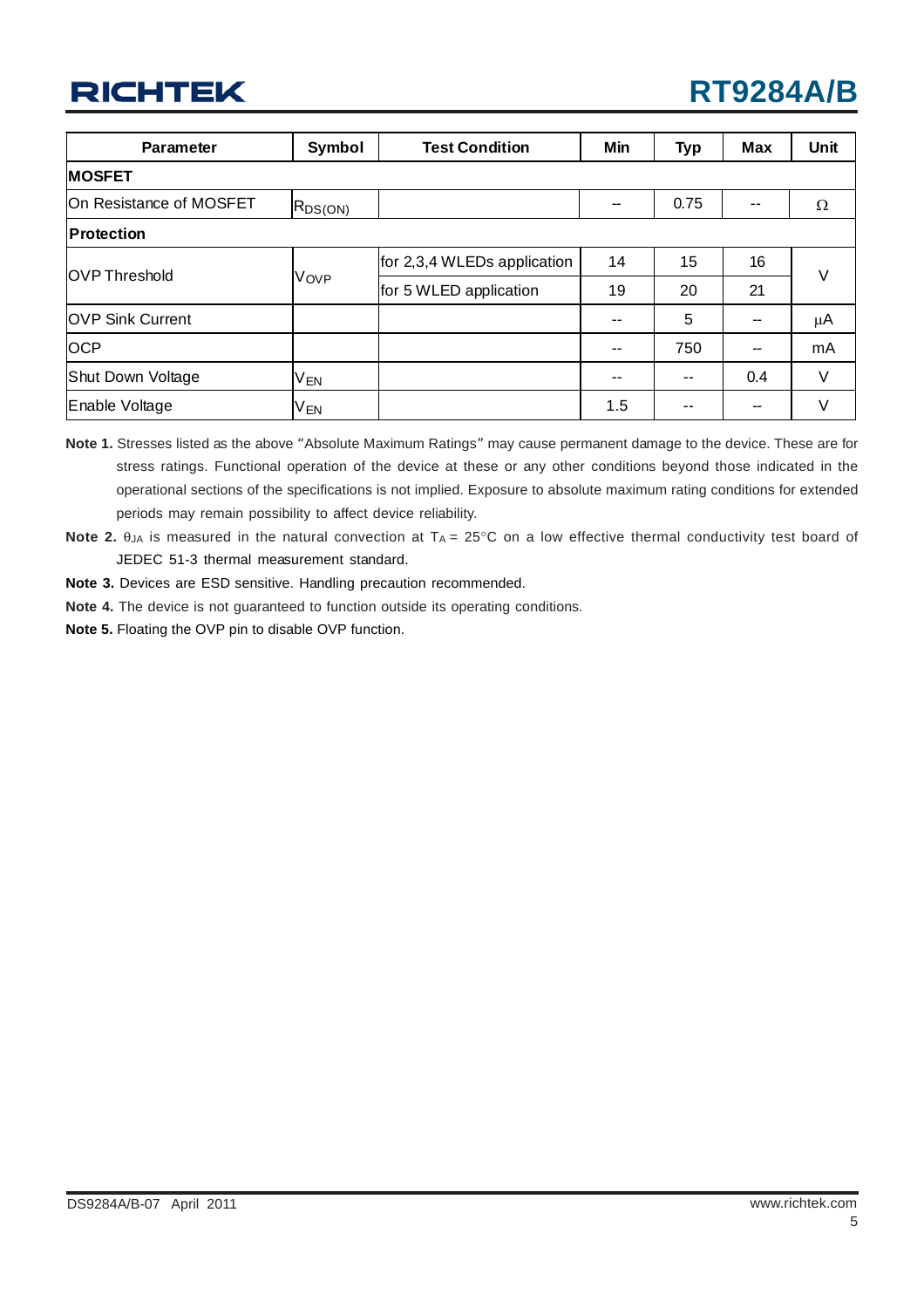

## **Typical Operating Characteristics**









**LED Current vs. Input Voltage**



**POR (Rising/Falling) vs. Temperature**

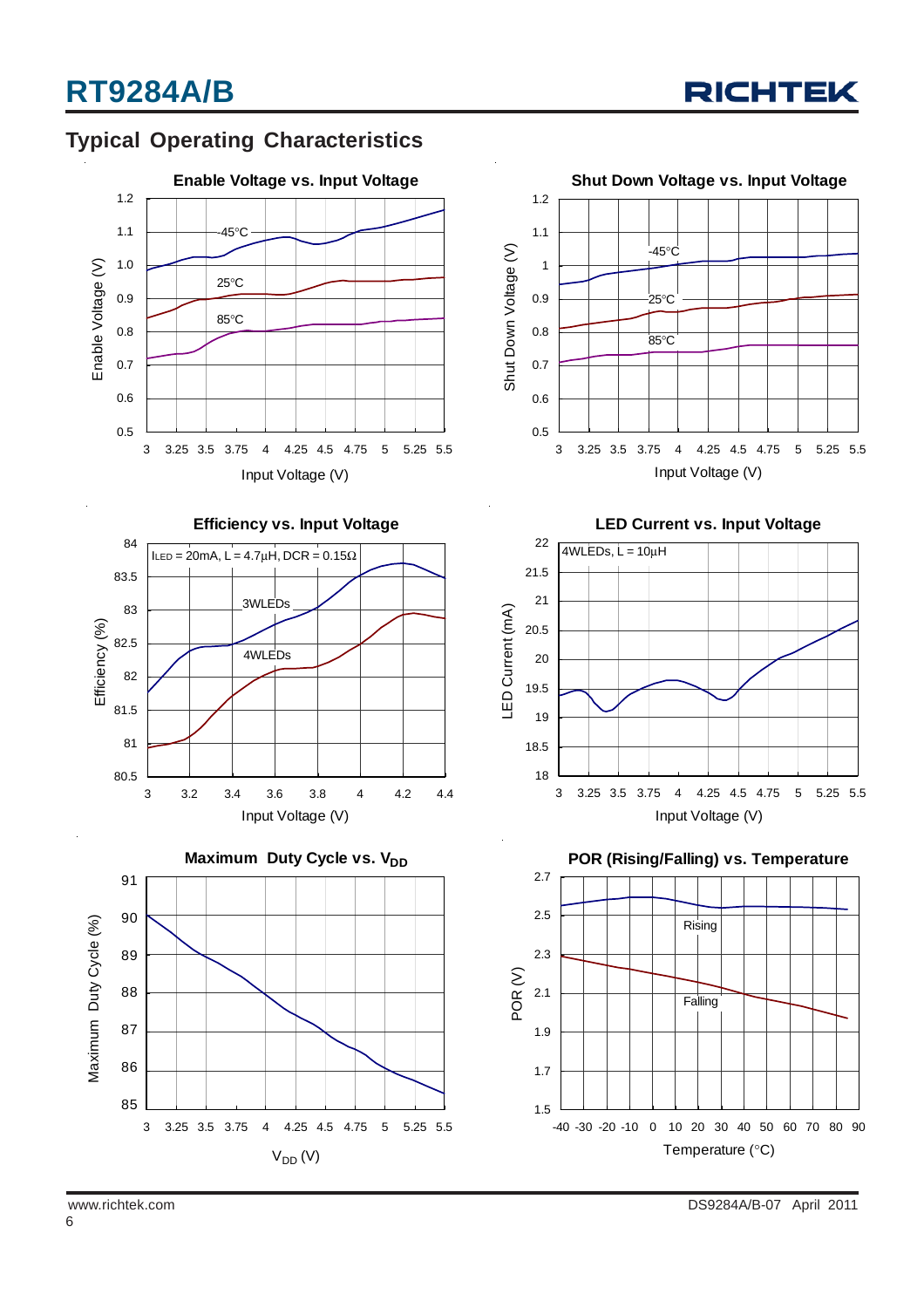









Time (2ms/Div)



Time (40μs/Div)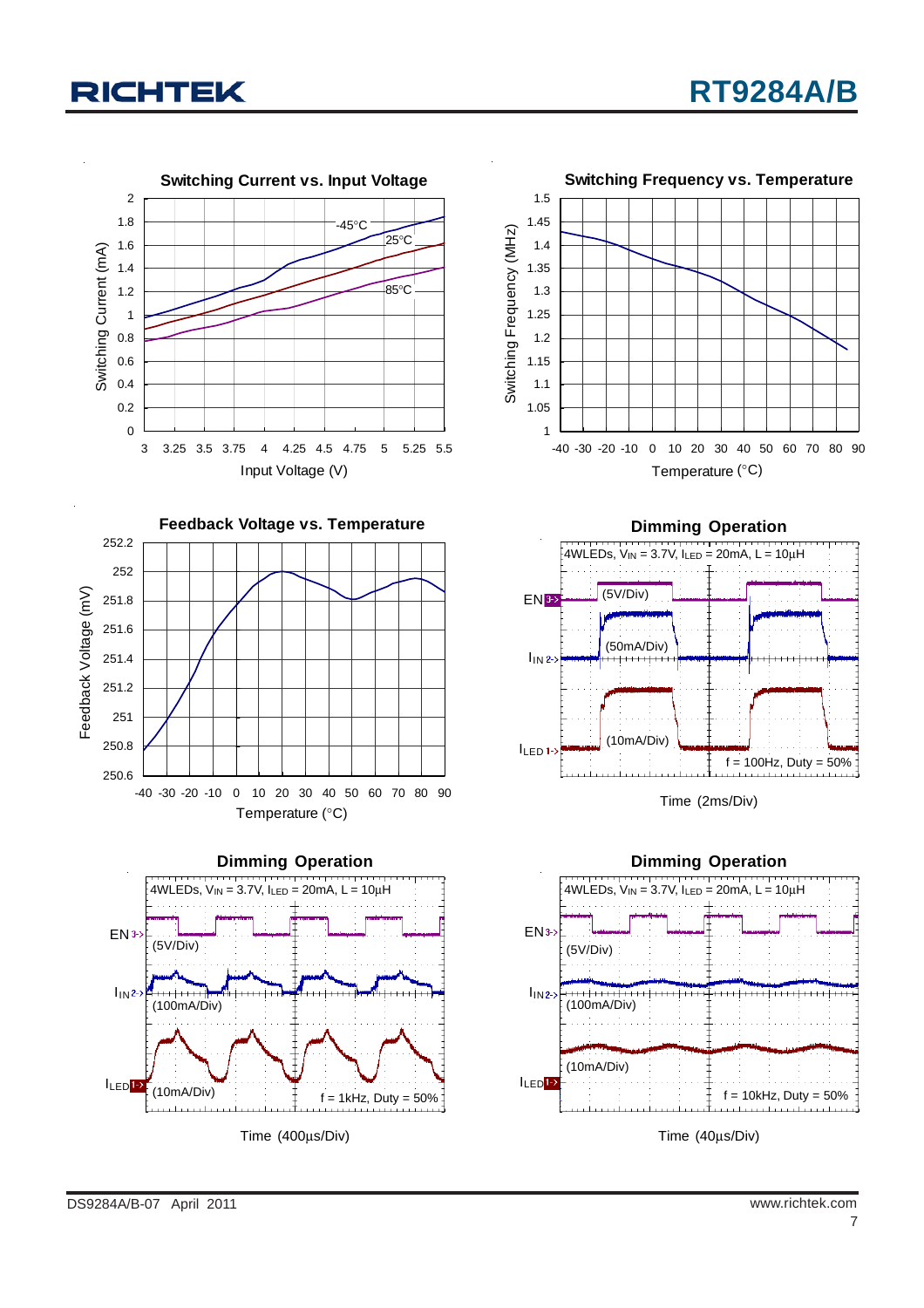





Time (4μs/Div)



Time (500μs/Div)





Time (25μs/Div)



Time (500μs/Div)



8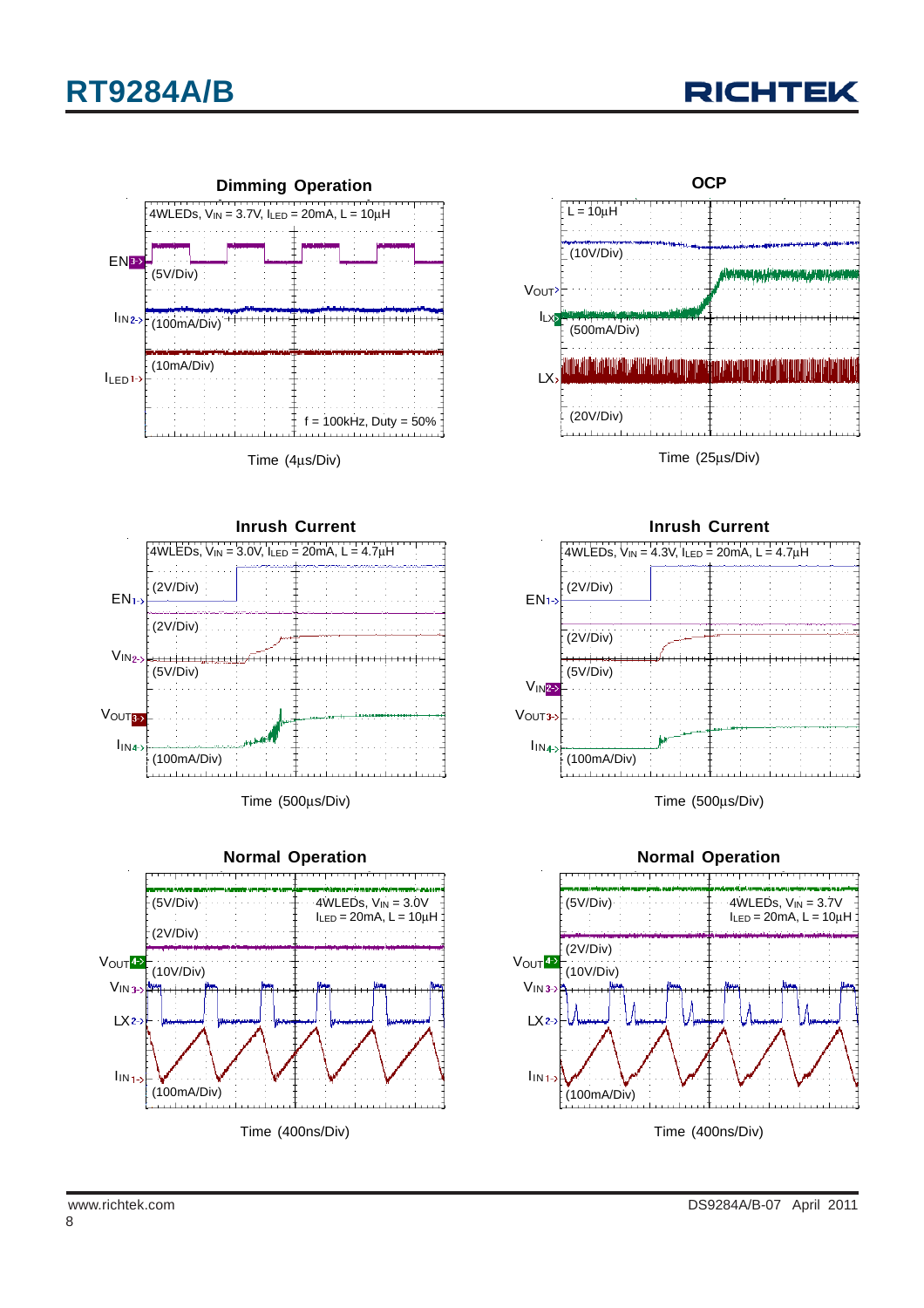





Time (400ns/Div)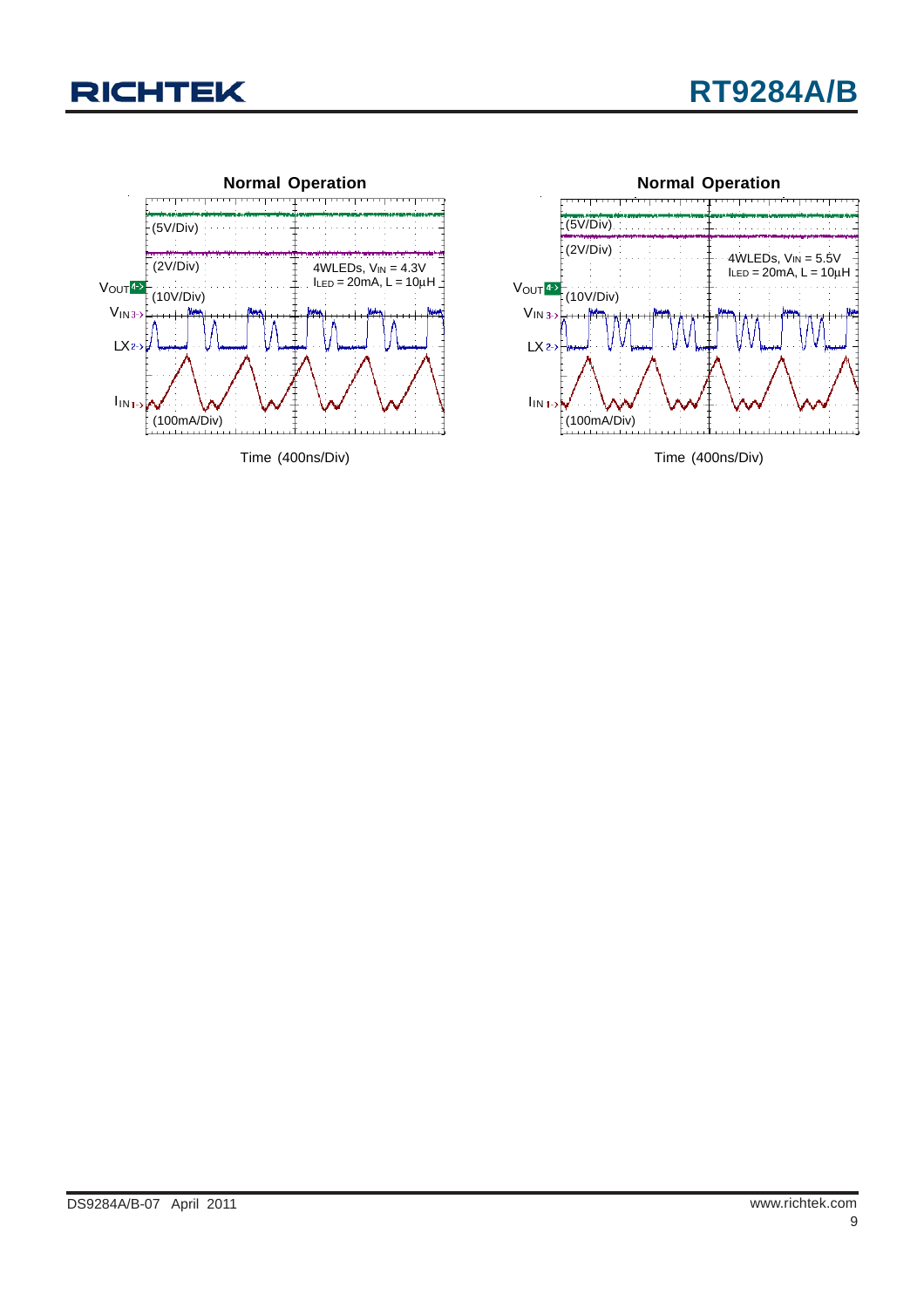

## **Application Information**

#### **Power Sequence**

The RT9284A/B must take notice of the power sequence. The power sequence of RT9284A/B has to VDD early than EN or else the RT9284A/B maybe fall into the unknown state to result in RT9284A/B turn off.





#### **LED Current Control**

The RT9284A/B regulates the LED current by setting the current sense resistor (R1) connecting to feedback and ground. As shown in Table 1, the RT9284A feedback voltage ( $V_{FB}$ ) is 1.235V and the RT9284B feedback voltage ( $V_{FB}$ ) is 0.25V. The LED current ( $I_{LED}$ ) can be set by a resistor R1. In order to have an accurate LED current, a precision resistor is preferred (1% is recommended).

#### **Table 1**

| <b>Version</b>  | <b>Feedback Reference</b><br>Voltage V <sub>FB</sub> (V) | <b>LED Current</b><br>Setting $I_{LED}(A)$ |  |
|-----------------|----------------------------------------------------------|--------------------------------------------|--|
| <b>IRT9284A</b> | 1.235                                                    | $I_{LED} = 1.235/R1$                       |  |
| <b>RT9284BI</b> | 0.25                                                     | $I1$ FD = 0.25/R1                          |  |

#### **Dimming Control**

a. Using a PWM Signal to EN Pin

For controlling the LED brightness, the RT9284A/B can perform the dimming control by applying a PWM signal to EN pin. The internal soft start and the wide range dimming frequency from100 to100kHz can eliminate inrush current and audio noise when dimming. The average LED current is proportional to the PWM signal duty cycle. The magnitude of the PWM signal should be higher than the maximum enable voltage of EN pin, in order to let the dimming control perform correctly.

### b. Using a DC Voltage

Using a variable DC voltage to adjust the brightness is a popular method in some applications. The dimming control using a DC voltage circuit is shown in Figure 6. According to the Superposition Theorem, as the DC voltage increases, the voltage contributed to  $V_{FB}$  increases and the voltage drop on R2 decreases, i.e. the LED current decreases. For example, if the  $V_{DC}$  range is from 0V to 2.8V, the selection of resistors in Figure 6 sets dimming control of LED current from 20mA to 0mA.



Figure 6. Dimming Control Using a DC Voltage for RT9284A

The LED current can be calculated by the following equation.

$$
I_{LED} = \frac{V_{FB} - \frac{R2 \times (V_{DC} - V_{FB})}{R3}}{R1}
$$

#### c. Using a Filtered PWM signal:

Another common application is using a filtered PWM signal as an adjustable DC voltage for LED dimming control. A filtered PWM signal acts as the DC voltage to regulate the output current. The recommended application circuit is shown in the Figure 7. In this circuit, the output ripple depends on the frequency of PWM signal. For smaller output voltage ripple (<100mV), the recommended frequency of 2.8V PWM signal should be above 2kHz. To fix the frequency of PWM signal and change the duty cycle of PWM signal can get different output current. Figure 8. shows the relationship between LED current and PWM duty cycle.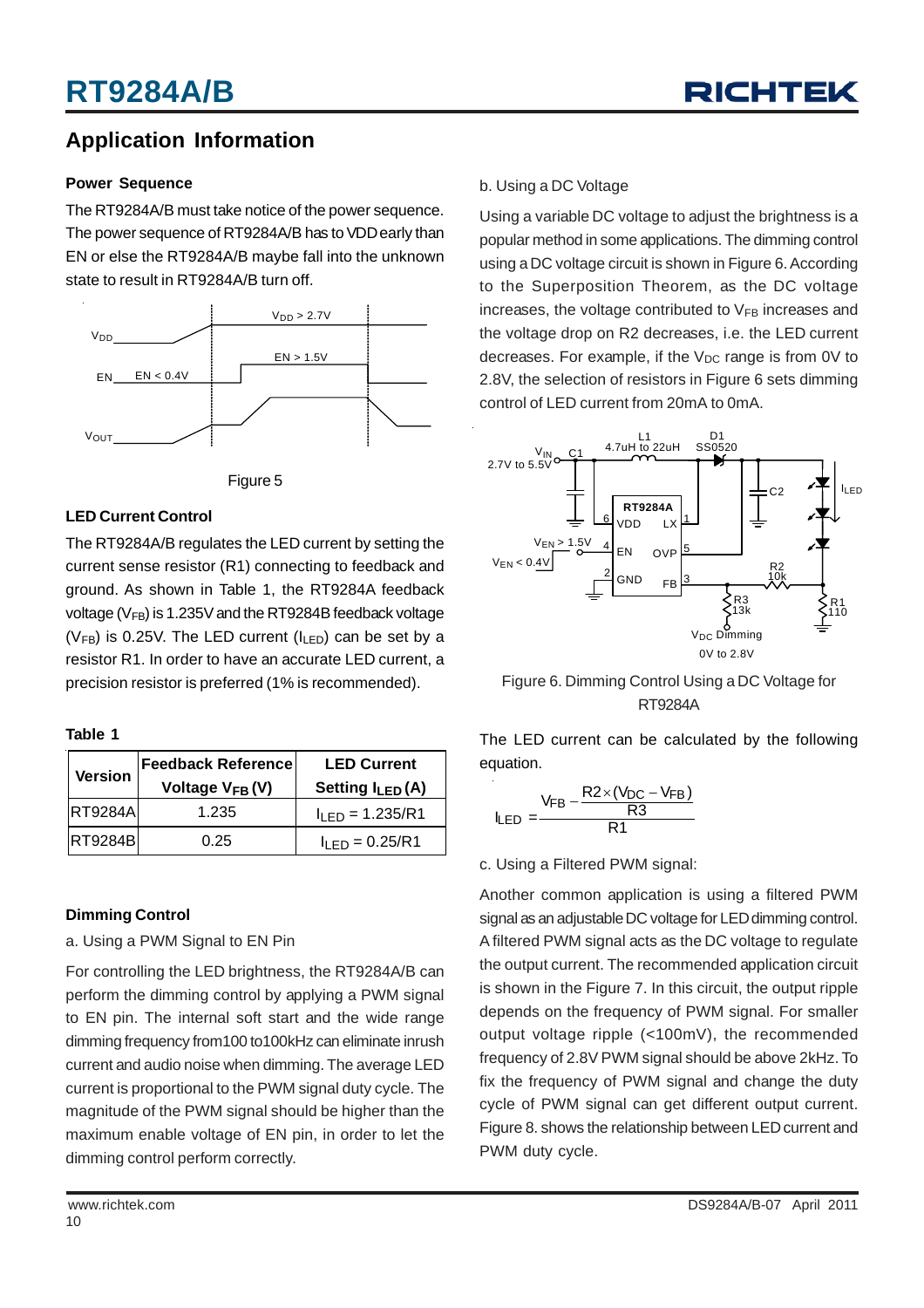

Figure 7. Filtered PWM Signal for LED Dimming Control of RT9284A

The LED current can be calculated by the following equation.



#### **Inductor Selection**

The recommended value of inductor for 3 to 5 WLEDs applications are 4.7 to 22μH. Small size and better efficiency are the major concerns for portable device, such as RT9284A/B used for mobile phone. The inductor should have low core loss at 1.2MHz and low DCR for better efficiency. To avoid inductor saturation current rating should be considered.

#### **Capacitor Selection**

Input and output ceramic capacitors of 1μF are recommended for RT9284A/B applications. For better voltage filtering, ceramic capacitors with low ESR are recommended. X5R and X7R types are suitable because of their wider voltage and temperature ranges.

#### **Diode Selection**

Schottky diode is a good choice for RT9284A/B because of its low forward voltage drop and fast reverse recovery.

Using Schottky diode can get better efficiency. The highspeed rectification is also a good characteristic of Schottky diode for high switching frequency. Current rating of the diode must meet the root mean square of the peak current and output average current multiplication as following :

$$
\mathsf{I}_\mathsf{D}(\mathsf{RMS}) \approx \sqrt{(\mathsf{I}_\mathsf{OUT} \times \mathsf{I}_\mathsf{PEAK})}
$$

The diode' s reverse breakdown voltage should be larger than the output voltage. SS0520 is recommended Schottky diode for rectifier.

#### **Layout Guide**

- A full GND plane without gap break.
- VCC to GND noise bypass–Short and wide connection for the 1μF MLCC capacitor between Pin6 and Pin2.
- Minimized LX node copper area to reduce EMI.
- Minimized FB node copper area and keep far away from noise sources.



Figure 9. Top Layer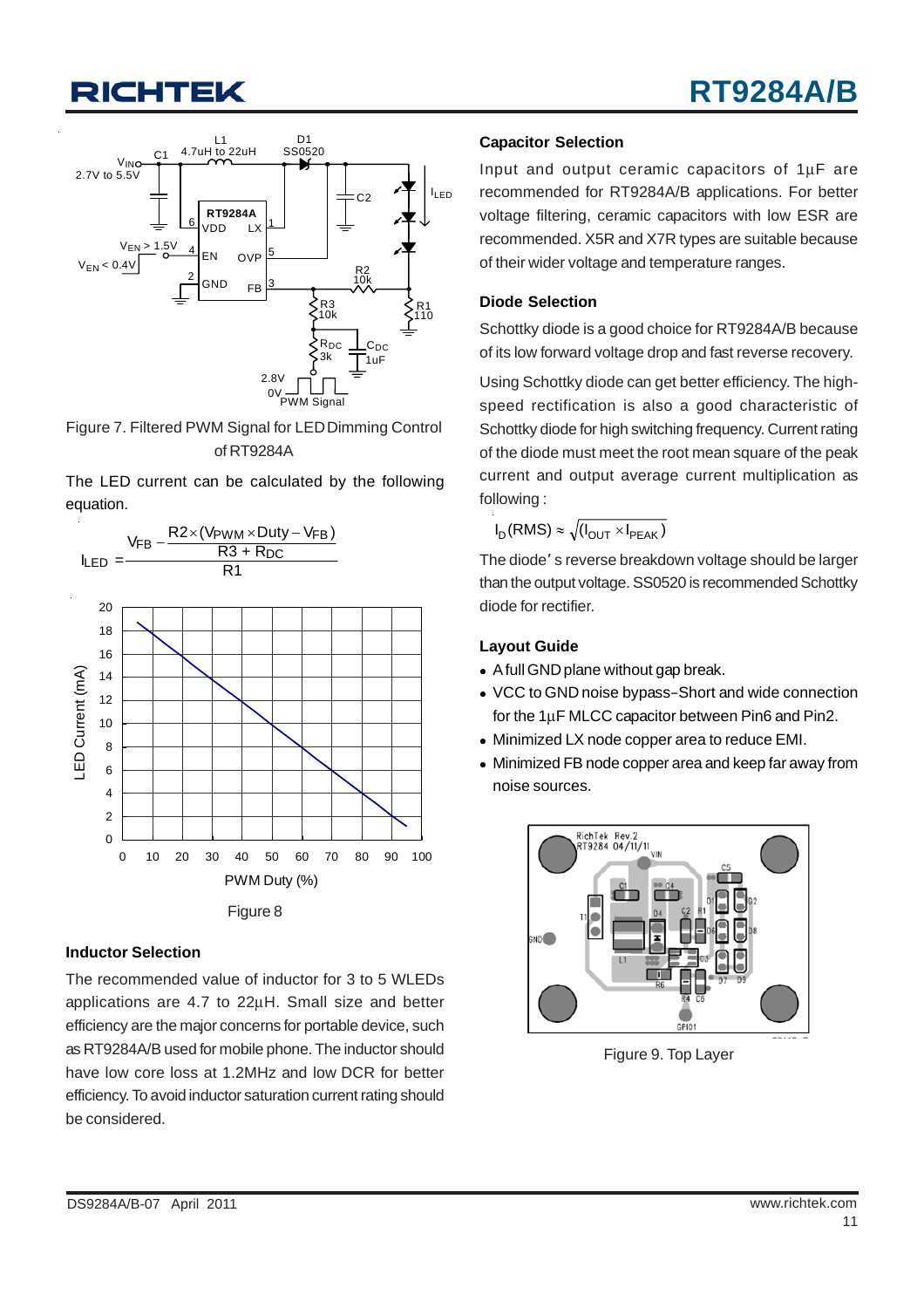# **RT9284A/B**





Figure 10. Bottom Layer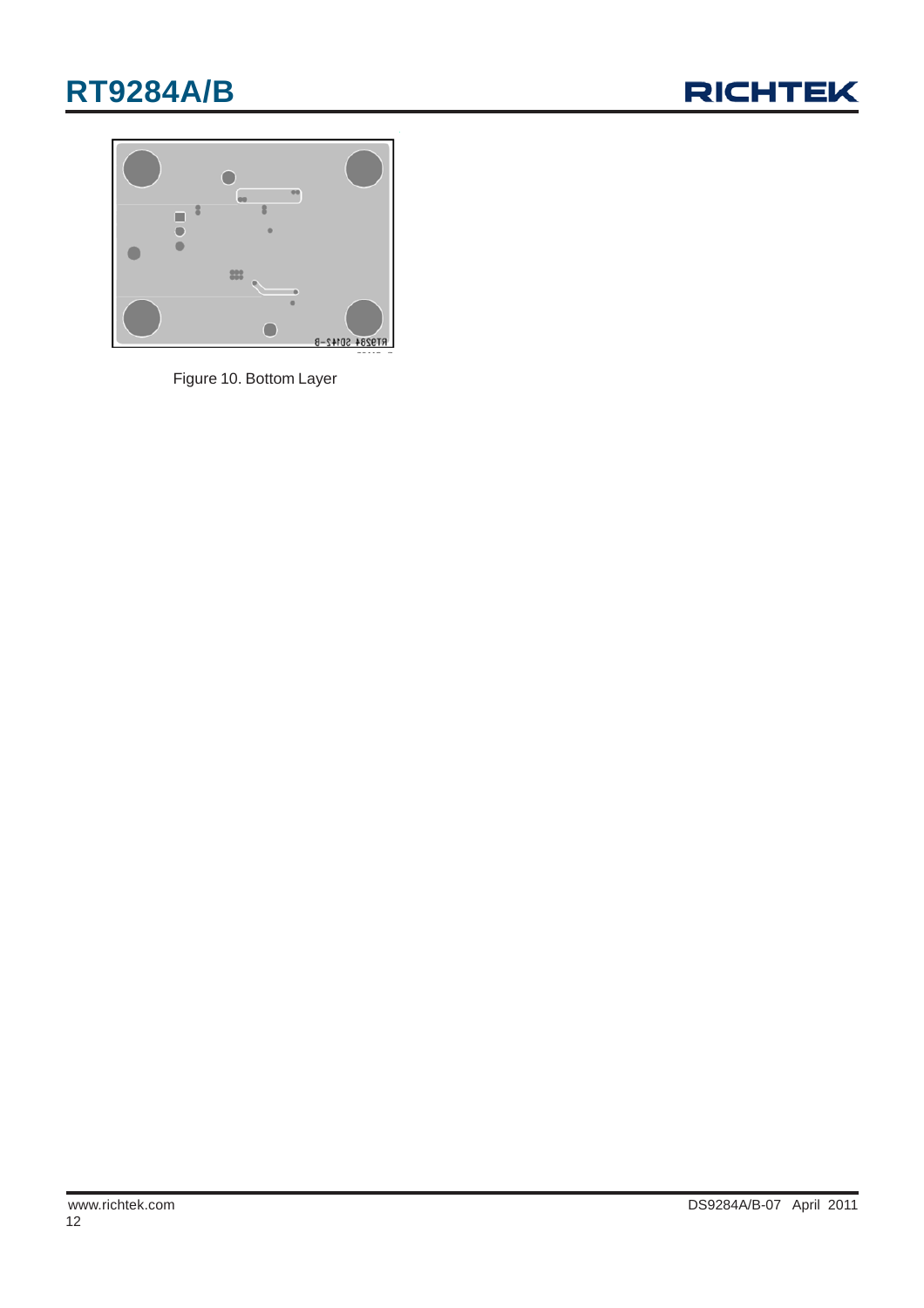

## **Outline Dimension**

 $\ddot{\phantom{a}}$ 



|                | <b>Dimensions In Millimeters</b> |       | <b>Dimensions In Inches</b> |       |  |
|----------------|----------------------------------|-------|-----------------------------|-------|--|
| Symbol         | Min                              | Max   | Min                         | Max   |  |
| A              | 0.700                            | 1.000 | 0.028                       | 0.039 |  |
| A <sub>1</sub> | 0.000                            | 0.100 | 0.000                       | 0.004 |  |
| в              | 1.397                            | 1.803 | 0.055                       | 0.071 |  |
| b              | 0.300                            | 0.559 | 0.012                       | 0.022 |  |
| С              | 2.591                            | 3.000 | 0.102                       | 0.118 |  |
| D              | 2.692                            | 3.099 | 0.106                       | 0.122 |  |
| e              | 0.838                            | 1.041 | 0.033                       | 0.041 |  |
| н              | 0.080                            | 0.254 | 0.003                       | 0.010 |  |
|                | 0.300                            | 0.610 | 0.012                       | 0.024 |  |

**TSOT-23-5 Surface Mount Package**